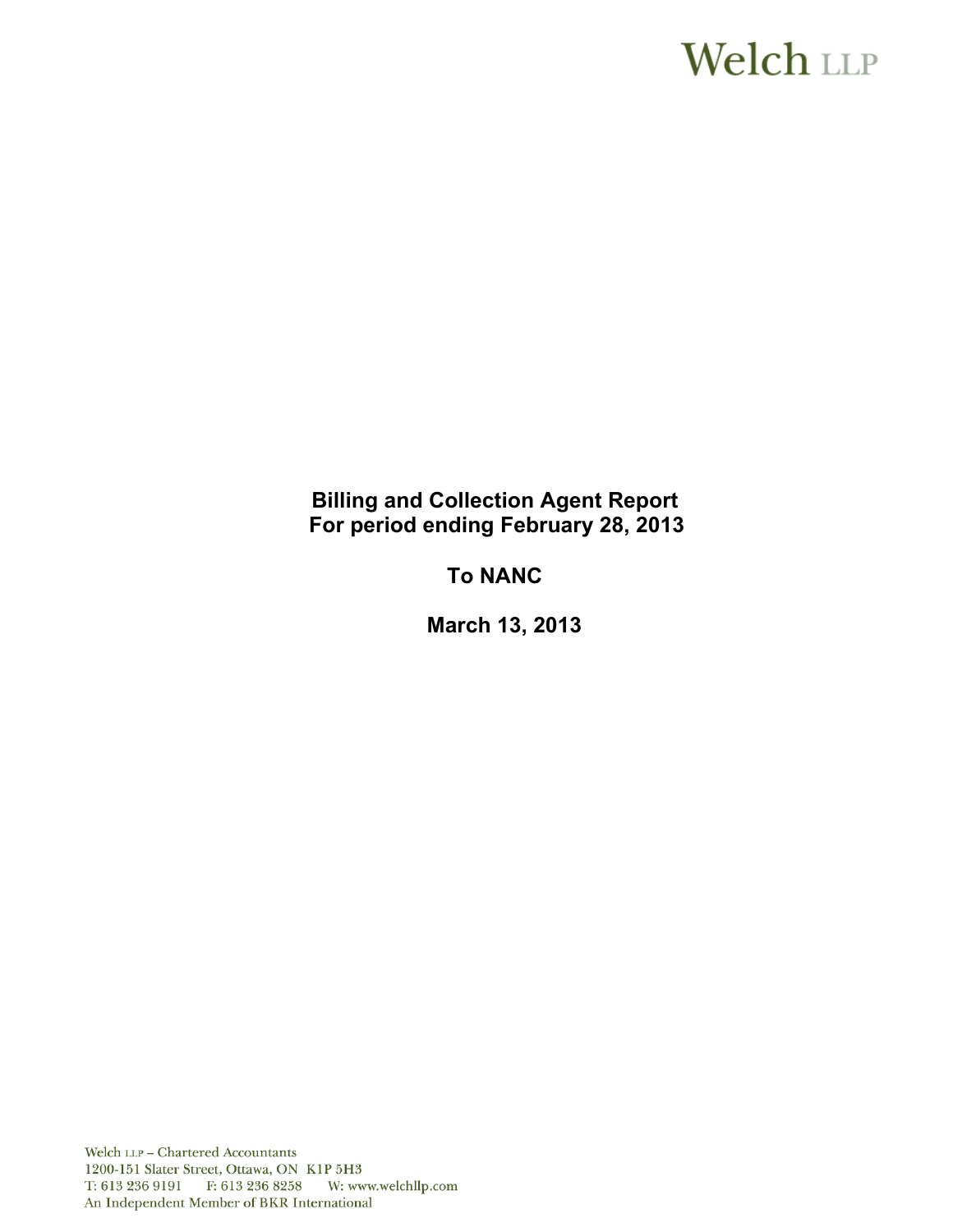### **NANPA FUND STATEMENT OF FINANCIAL POSITION FEBRUARY 28, 2013**

| <b>Assets</b><br>Cash Balance in bank account                                    |                     | \$ | 1,528,980  |
|----------------------------------------------------------------------------------|---------------------|----|------------|
| Receivable from US Carriers                                                      | 332,905             |    |            |
| Receivable from Canada                                                           | 6,553               |    |            |
| Receivable from Caribbean countries                                              | 3,563               |    |            |
| Receivables forwarded to Treasury for collection                                 |                     |    |            |
| Allowance for uncollectible accounts                                             | 89,613<br>(199,000) |    | 233,634    |
| <b>Total assets</b>                                                              |                     |    | 1,762,614  |
| Less: Accrued liabilities (see below for makeup)                                 |                     |    | (509, 806) |
| <b>Fund balance</b>                                                              |                     | S  | 1,252,808  |
| <b>Makeup of Accrued Liabilities</b> (see following page for additional details) |                     |    |            |
|                                                                                  |                     |    |            |

| Welch LLP                                        |    | 23.443  |
|--------------------------------------------------|----|---------|
| NEUSTAR Pooling 1K Block and pANI administration |    | 204.381 |
| NEUSTAR NANP Administration                      |    | 276.315 |
| Data Collection Agent - USAC                     |    | 5,667   |
|                                                  | -S | 509.806 |

**\*\*\*\*\*\*\*\*\*\*\*\*\*\*\*\*\*\*\*\*\*\*\*\*\*\*\*\*\*\*\*\*\*\*\*\*\*\*\*\*\*\*\*\*\*\*\*\*\*\*\*\*\*\*\*\*\*\*\*\*\*\*\*\*\*\*\*\*\*\*\*\*\*\*\*\*\***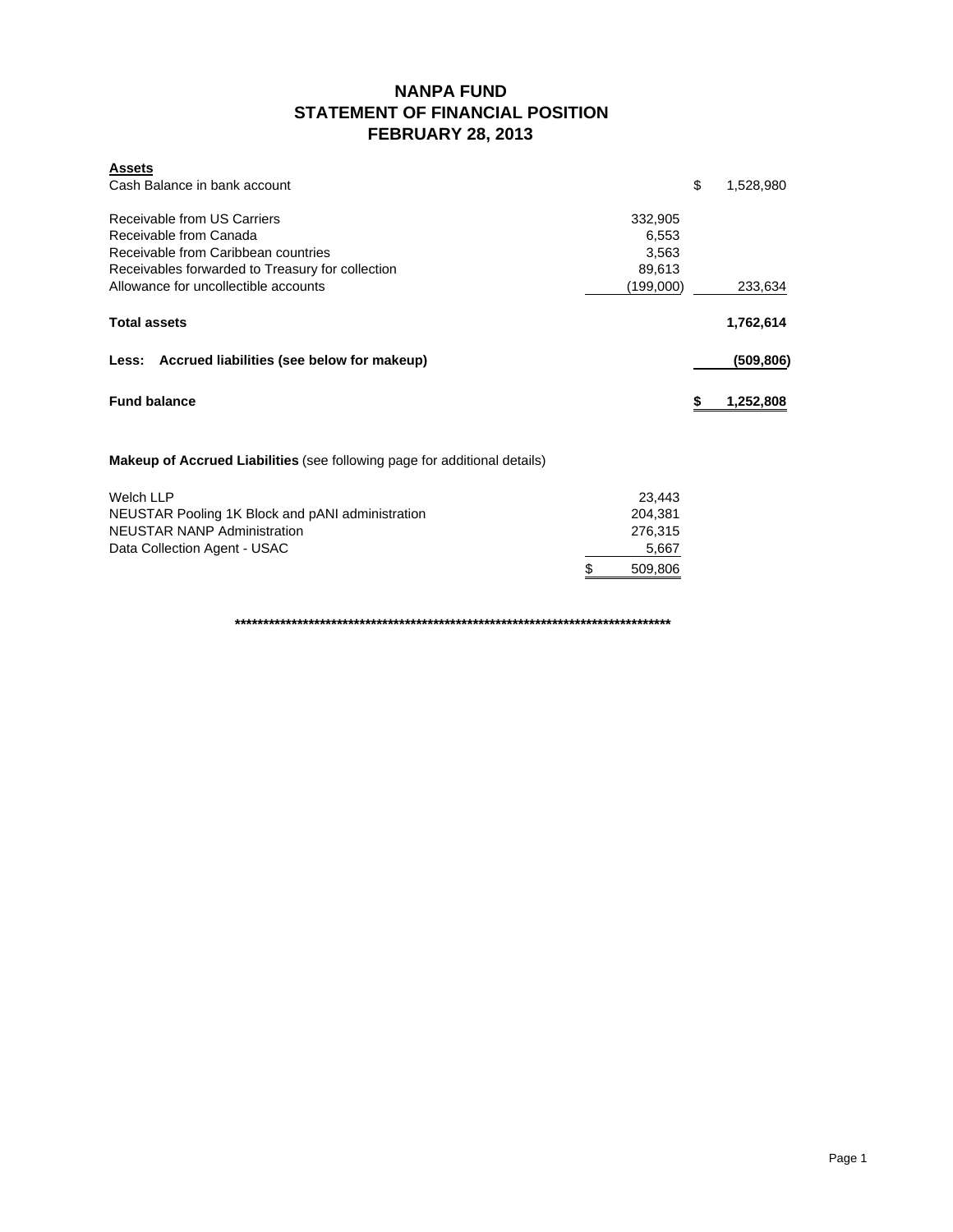#### **NANPA FUND FORECASTED STATEMENT OF CHANGES IN FUND BALANCE JULY 2012 TO JUNE 2013**

|                                                                     |               | <b>Actual</b>          |                        |                        |                      |                      |                      |                     |                       | <b>Budgeted</b>       |                       |                          |                         |                         |                     | Variance between                               |  |
|---------------------------------------------------------------------|---------------|------------------------|------------------------|------------------------|----------------------|----------------------|----------------------|---------------------|-----------------------|-----------------------|-----------------------|--------------------------|-------------------------|-------------------------|---------------------|------------------------------------------------|--|
|                                                                     |               | <b>Jul-12</b>          | Aug-12                 | Sep-12                 | Oct-12               | <b>Nov-12</b>        | Dec-12               | $Jan-13$            | Feb-13                | Mar-13                | Apr-13                | May-13                   | <b>Jun-13</b>           | <b>Total</b>            | <b>Budget</b>       | forecasted results and<br>budget at June 30/13 |  |
| Revenue<br>International Contributions<br>Canada                    | (1)           | 13,106<br>16.290       | 6,553                  | 6,553                  | 6,553                | 6,553                | 6,553                | 6,553               | 6,553                 | 6,552                 | 6,552                 | 6,552                    |                         | 78,633<br>16.290        | 78,633              |                                                |  |
| Caribbean countries<br><b>Total International Contributions</b>     | (1)           | 29,396                 | $\sim$<br>6,553        | $\sim$<br>6,553        | $\sim$<br>6,553      | $\sim$<br>6,553      | $\sim$<br>6,553      | $\sim$<br>6,553     | $\sim$<br>6,553       | $\sim$<br>6,552       | $\sim$<br>6,552       | $\sim$<br>6,552          |                         | 94,923                  | 16,290<br>94,923    | <b>Contract</b>                                |  |
| Domestic Contributions - US carriers                                | (1)           | 2,813,096              | 229,900                | 237,022                | 239,136              | 238,943              | 232,489              | 232,754             | 233,792               | 238,988               | 238,988               | 238,988                  |                         | 5,174,096               | 5,139,392           | 34,704                                         |  |
| Late filing fees for Form 499A                                      | (2)           | $1,900$ (              | 3,100                  | 3,000                  |                      | 400)                 | 6,800                | 900)                | 300                   |                       |                       |                          | 85,000                  | 79,000                  | 85,000 (            | 6,000                                          |  |
| Interest income                                                     | (3)           | 1.017                  | 589                    | 1,093                  | 759                  | 767                  | 653                  | 480                 | 355                   | 500                   | 500                   | 500                      | 500                     | 7,713                   | 6,000               | 1,713                                          |  |
| <b>Total revenue</b>                                                |               | 2,845,409              | 233,942                | 247,668                | 246,448              | 245,863              | 232,895              | 238,887             | 241,000               | 246,040               | 246,040               | 246,040                  | 85,500                  | 5,355,732               | 5,325,315           | 30,417                                         |  |
| <b>Expenses</b><br><b>NANPA Administration</b>                      | (4), (7)      | 276,207                | 276,207                | 278,756                | 279,757              | 276,207              | 297,486              | 277,173             | 276,315               | 276,207               | 160,804               | 160,804                  | 160,804                 | 2,996,727               | 1,632,000           | 1,364,727                                      |  |
| 1K Block Pooling & pANI Administration                              | (4), (8), (9) | 256,549                | 235,851                | 188,385                | 188,385              | 188,385              | 196,780              | 197,509             | 204,382               | 188,385               | 188,385               | 188,385                  | 188,385                 | 2,409,766               | 2,393,628           | 16,138                                         |  |
| <b>Billing and Collection</b><br>Welch LLP<br>Data Collection Agent | (4)<br>(5)    | 23,443<br>5,042        | 23,443<br>4,518        | 23,443<br>4,445        | 23,443<br>4,420      | 23.443<br>4,268      | 23,443<br>4,255      | 23,443<br>4,488     | 23,443<br>4,488       | 23,443<br>5,666       | 23,443<br>5,666       | 23.443<br>5,666          | 23,444<br>5,666         | 281,317<br>58,588       | 281,317<br>68,000 ( | 9,412)                                         |  |
| <b>Annual Operations Audit</b>                                      | (6)           | <b>COL</b>             | $\sim$                 | 40,000                 | $\sim$               | $\sim$               | $\sim$               | 1,800               | $\sim$                | ٠.                    | $\sim$                |                          |                         | 41,800                  | 40,000              | 1,800                                          |  |
| <b>Bank Charges</b>                                                 | (10)          | 1.471                  | 5,795                  | 4,424                  | 4,099                | 3,905                | 3,492                | 2,510               | 3,153                 | 1,925                 | 1,925                 | 1,925                    | 1,925                   | 36,549                  | 23,100              | 13,449                                         |  |
| <b>Carrier Audits</b>                                               | (11)          | <b>COL</b>             |                        | $\sim$                 | ۰.                   |                      | $\sim$               |                     | $\sim$                | ٠                     | $\sim$                | $\overline{\phantom{a}}$ |                         |                         | 300,000 (           | 300,000                                        |  |
| Bad debt expense                                                    | (12)          | $310 -$                | 21,532                 | 24,632                 | 991)                 | 13,014               | 11,750               | 3,200               | 9,197                 | 3,333                 | 3,333                 | 3,333                    | 3,333                   | 11,018                  | 40,000              | 28,982                                         |  |
| <b>Total expenses</b>                                               |               | 563.022                | 524.282                | 564,085                | 499.113              | 509.222              | 513,706              | 510,123             | 502,584               | 498,959               | 383,556               | 383.556                  | 383.557                 | 5.835.765               | 4,778,045           | 1,057,720                                      |  |
| Net revenue (expenses)                                              |               | 2,282,387              | 290,340)               | 316,417)               | 252,665) (           | 263,359)             | 280,811)             | 271,236)            | 261,584)              | 252,919)              | 137,516)              | 137,516) (               | 298,057)                | 480,033)                | 547,270 (           | 1,027,303                                      |  |
| Opening fund balance                                                |               | 906,833                | 3,189,220              | 2,898,880              | 2,582,463            | 2,329,798            | 2,066,439            | 1,785,628           | 1,514,392             | 1,252,808             | 999,889               | 862,373                  | 724,857                 | 906,833                 | 952,730             | 45,897                                         |  |
| <b>Closing fund balance</b>                                         |               | 3,189,220              | 2,898,880              | 2,582,463              | 2,329,798            | 2,066,439            | 1,785,628            | 1,514,392           | 1,252,808             | 999,889               | 862,373               | 724,857                  | 426,800                 | 426,800                 | 1,500,000           | 1,073,200                                      |  |
| Fund balance makeup:<br>Contingency<br>Surplus                      |               | 1.500.000<br>1,689,220 | 1,500,000<br>1,398,880 | 1,500,000<br>1,082,463 | 1,500,000<br>829,798 | 1,500,000<br>566,439 | 1,500,000<br>285,628 | 1,500,000<br>14,392 | 1,500,000<br>247,192) | 1,500,000<br>500,111) | 1,500,000<br>637,627) | 1,500,000<br>775,143)    | 1,500,000<br>1,073,200) | 1,500,000<br>1,073,200) | 1,500,000<br>$\sim$ |                                                |  |
|                                                                     |               | 3.189.220              | 2.898.880              | 2,582,463              | 2.329.798            | 2.066.439            | 1.785.628            | 1,514,392           | 1,252,808             | 999,889               | 862.373               | 724,857                  | 426,800                 | 426,800                 | 1.500.000           |                                                |  |

**(8)** No commentary

#### **Assumptions: Reconciliation of forecast at June 30, 2013 to budget**

| (1) The US carrier contributions for the period from July 2012 to June 2013 and the International contributions are based upon actual billings.                    | Budgeted fund balance at June 30/13 - contingency                            | 1,500,000     |
|--------------------------------------------------------------------------------------------------------------------------------------------------------------------|------------------------------------------------------------------------------|---------------|
| (2) These fees represent the \$100 late filing fee charged to those companies that do not file the Form 499A by the due date.                                      | Decrease in fund balance between budget period (February 2012) and June 2012 | (45, 897)     |
| (3) Interest income projections are estimates                                                                                                                      | Additional billings over estimate from budget                                | 34,704        |
| (4) The cost for 1K Block Pooling is based on a contract extension in force up to June 14, 2013.<br>The cost of NANPA Administration is based on the new contract. | Late filing fees (reversal) for Form 499A                                    | (6,000)       |
| The cost of B&C Agent is based on the interim contract with Welch LLP in force until March 31, 2013.                                                               | Underestimate of interest earned to date compared to budget                  | 1,713         |
| (5) The expense for the Data Collection Agent is based on estimate of costs by USAC for the 2012 calendar year.                                                    | NANP Admin - difference between budget and actual contract awarded           | (1, 345, 737) |
| (6) The estimated cost for the annual operations audit performed by Ernst & Young LLP is \$40,000.                                                                 | NANP Admin - change orders issued                                            | (18,990)      |
| (7) No commentary                                                                                                                                                  | Additional billings from B & C Agent due to renewal of contract              |               |
| (8) No commentary                                                                                                                                                  | Data Collection fees - Adjustment to actual from budget                      | 9,412         |
| (9) The cost of ongoing permanent pANI administration is based on a 6-month fixed fee of \$40,628                                                                  | Bad debts - Adjustment to actual from budget                                 | 28,982        |
| (10) Bank fees are an expense to the Fund.                                                                                                                         | Pooling and p-ANI - adjustment to actual from budget                         | 30,260        |
| (11) The budget allowed \$300,000 for carrier audits. The FCC has indicated that they do not anticipate any audits being performed prior to June 2013.             | Pooling change orders                                                        | (46, 398)     |
| (12) The allowance covers all accounts considered potentially uncollectible at February 28, 2013.                                                                  | Carrier audits that will not be performed                                    | 300,000       |
|                                                                                                                                                                    | Operations Audit - Adjustment to actual from budget                          | (1,800)       |
|                                                                                                                                                                    | Bank fees - Adjustment to actual from budget                                 | (13, 449)     |
|                                                                                                                                                                    | Forecasted fund balance at June 30/13                                        | 426.800       |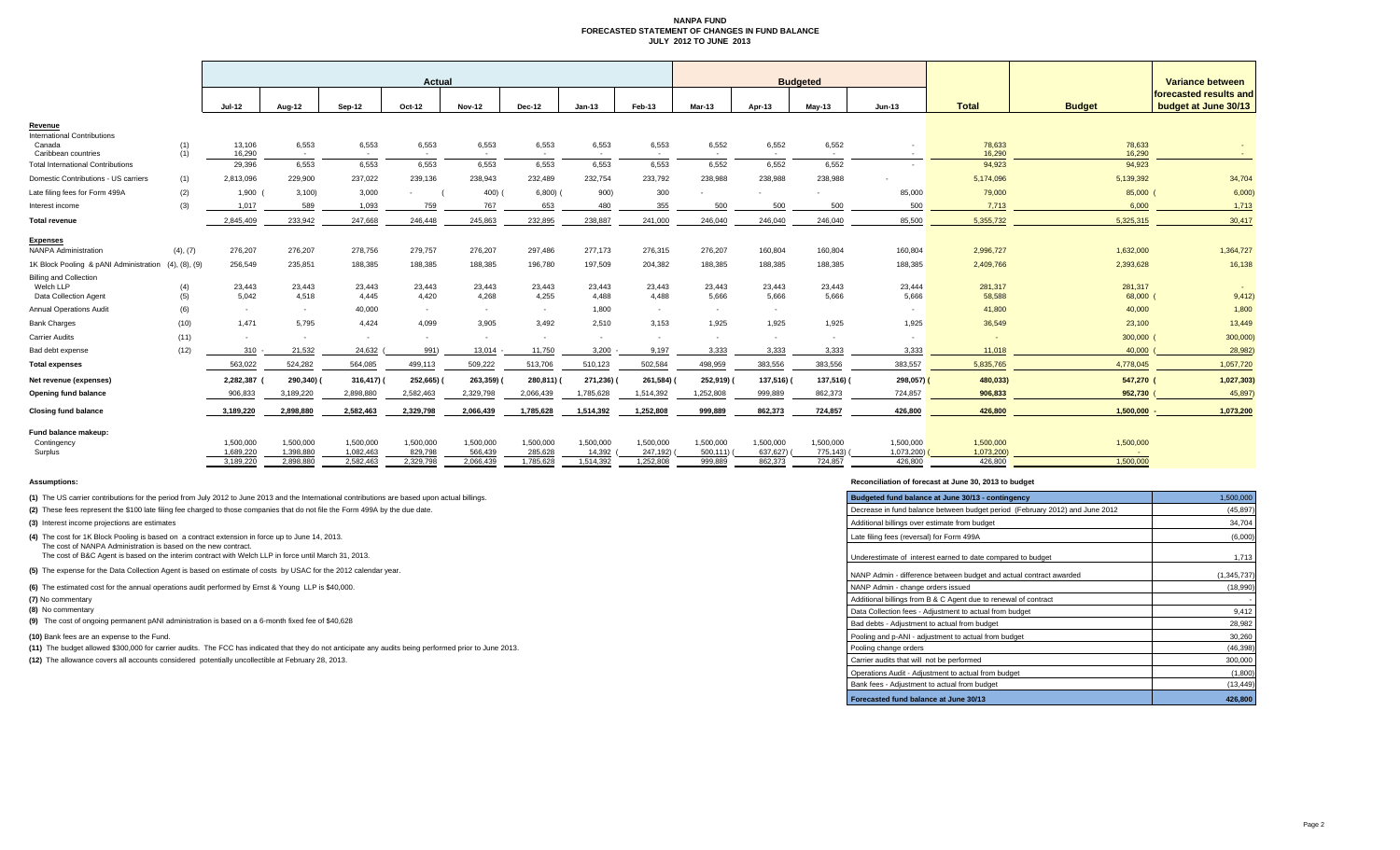#### **CURRENT AND FORECASTED LIABILITIES**

|                                                                                    |                                                                                                   |                        |                                          | Current |         |         |         |         |         |         |
|------------------------------------------------------------------------------------|---------------------------------------------------------------------------------------------------|------------------------|------------------------------------------|---------|---------|---------|---------|---------|---------|---------|
|                                                                                    |                                                                                                   |                        |                                          | Feb-13  | Mar-13  | Apr-13  | May-13  | Jun-13  | Jul-13  | Aug-13  |
| <b>NEUSTAR - NANPA Administration contract</b>                                     |                                                                                                   |                        |                                          | 276,315 | 276,207 | 160,804 | 160,804 | 160,804 | 184,168 | 184,168 |
| - Payment authorized by the FCC in February                                        | January 2013                                                                                      | 277,173                |                                          |         |         |         |         |         |         |         |
|                                                                                    | - Authorization by the FCC has not been received for payment<br>February 2013                     |                        | \$<br>276,315                            |         |         |         |         |         |         |         |
|                                                                                    | NEUSTAR - Block Pooling and pANI Administration contract                                          |                        |                                          | 204,381 | 188,385 | 188,385 | 188,385 | 188,385 | 188,385 | 188,385 |
| - Payment authorized by the FCC in February                                        | January 2013<br>Contract modification #22                                                         | \$<br>188,385<br>9,124 |                                          |         |         |         |         |         |         |         |
|                                                                                    | - Authorization by the FCC has not been received for payment<br>February 2013<br>Change order #22 |                        | 191,739<br>\$<br>12,642<br>\$<br>204,381 |         |         |         |         |         |         |         |
| Welch LLP - Billing & Collection Agent                                             |                                                                                                   |                        |                                          | 23,443  | 23,443  | 23,443  | 23,443  | 23,443  | 23,444  | 23,444  |
| - Payment authorized by the FCC in February                                        |                                                                                                   |                        |                                          |         |         |         |         |         |         |         |
|                                                                                    | January 2013                                                                                      | 23,443                 |                                          |         |         |         |         |         |         |         |
|                                                                                    | - Authorization by the FCC has not been received for payment<br>February 2013                     |                        | \$<br>23,443                             |         |         |         |         |         |         |         |
| <b>USAC - Data Collection Agent</b><br>- Payment authorized by the FCC in February |                                                                                                   |                        |                                          | 5,667   | 5,666   | 5,666   | 5,666   | 5,666   | 4,750   | 4,750   |
|                                                                                    | January 2013                                                                                      | 4,488                  |                                          |         |         |         |         |         |         |         |
|                                                                                    | - Authorization by the FCC has not been received for payment<br>February 2013                     |                        | \$<br>5,667                              |         |         |         |         |         |         |         |
| <b>Carrier audits</b>                                                              |                                                                                                   |                        |                                          |         |         |         |         |         |         |         |
| Ernst & Young LLP- Annual operations audit                                         |                                                                                                   |                        |                                          |         |         |         |         |         |         |         |
| - Payment authorized by the FCC in February                                        | Audit fee for the 2011/2012 fiscal audit                                                          | 41,800                 |                                          |         |         |         |         |         |         |         |
| <b>Bank Fees</b>                                                                   |                                                                                                   |                        |                                          |         | 1,925   | 1,925   | 1,925   | 1,925   | 3,000   | 3,000   |
| Total                                                                              |                                                                                                   |                        |                                          | 509,806 | 495,626 | 380,223 | 380,223 | 380,223 | 403,747 | 403,747 |